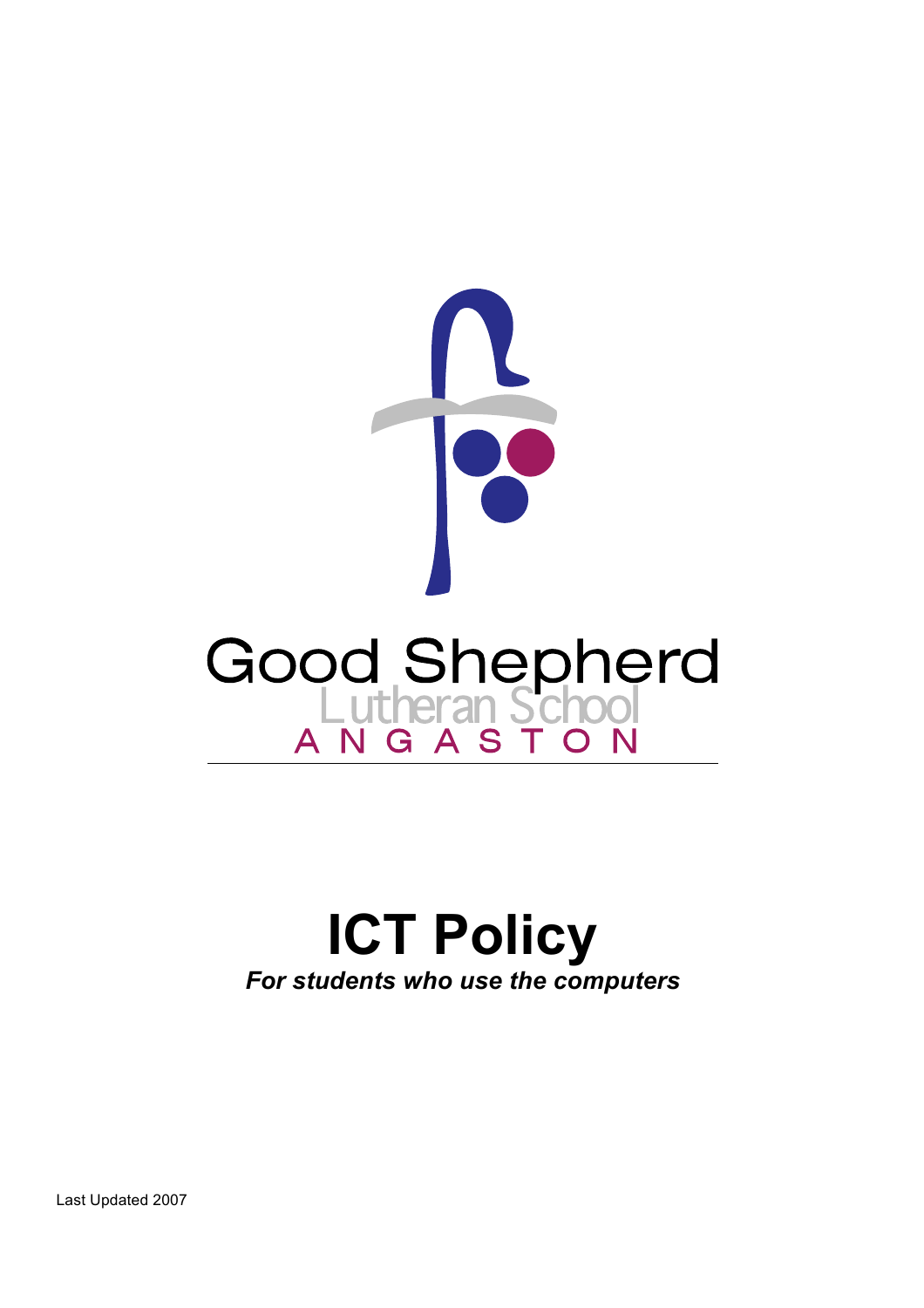## **Rationale**

Information and Communication Technology (ICT) is an integral part of work and life for both young and old.

Tomorrows adult will require effective ICT skills to function in an increasingly information technology reliant world.

This document outlines what we consider to be the basic level of competency for studentsat Good Shepherd.

#### **Belief Statements**

We believe that the use of technology shall be in keeping with all Christian ethics, attitudes and behaviour.

We believe that students need to be aware of the relevant technologies that are currently used in society and have the skills to be able to use them effectively.

We believe that access to a wide range of technologies and skills will empower and enable students to use future technologies.

We believe that staff should endeavour to develop their ICT skills for use in both a teaching and professional capacity.

#### **Aims**

Our aim is to enable all to learn and practice a wide range of computer skills.

Our aim is to develop successful learning experiences that are appropriate to the age and ability of the learner.

Our aim is to provide support for the implementation of the ICT Scope and Sequence.

Our aim is to regularly evaluate and update the ICT Scope and Sequence.

#### **Objectives**

We will provide computing lessons to all students to attain the skills outlined in the following document.

We will use a variety of software to enable students to attain and practice the skills outlined in the following document.

We will provide opportunities where all students have the freedom to experiment and learn from each other.

We will give all students the opportunities to utilize skills taught.

We will have a ICT group whose role it is, to oversee and review the Scope and Sequence document and professional development.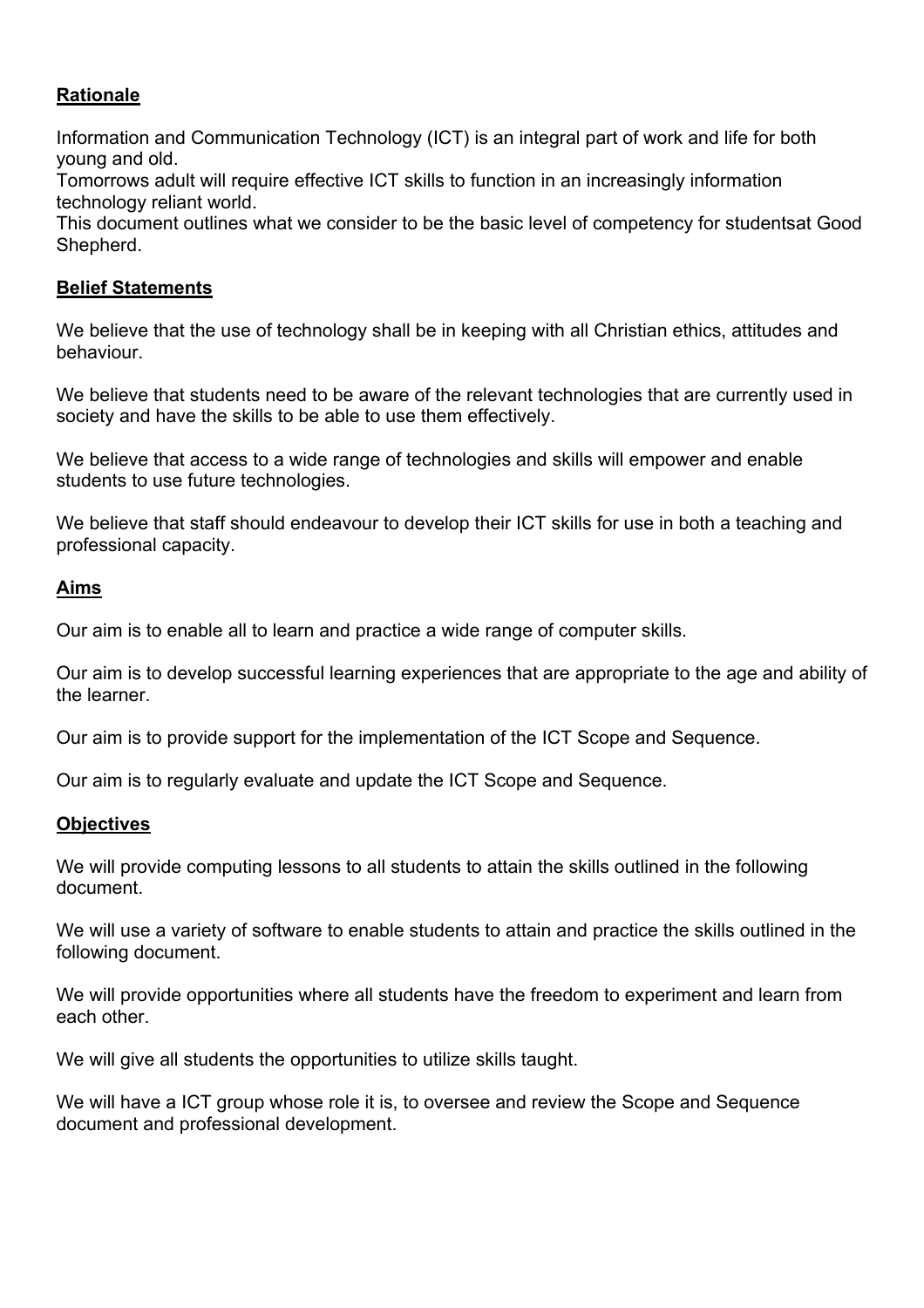## **Scope and Sequence**

Outcomes are broadly grouped into one of the following areas:

- general Computer Operation
- keyboarding
- word Processing
- internet
- database
- presentation
- spreadsheets

It is envisaged that the outcomes listed would be achieved by the **end** of the band  $(R - 2, 3 - 5, 6 - 7)$ 

This forms the basic level of competency for the use of computers within Good Shepherd school.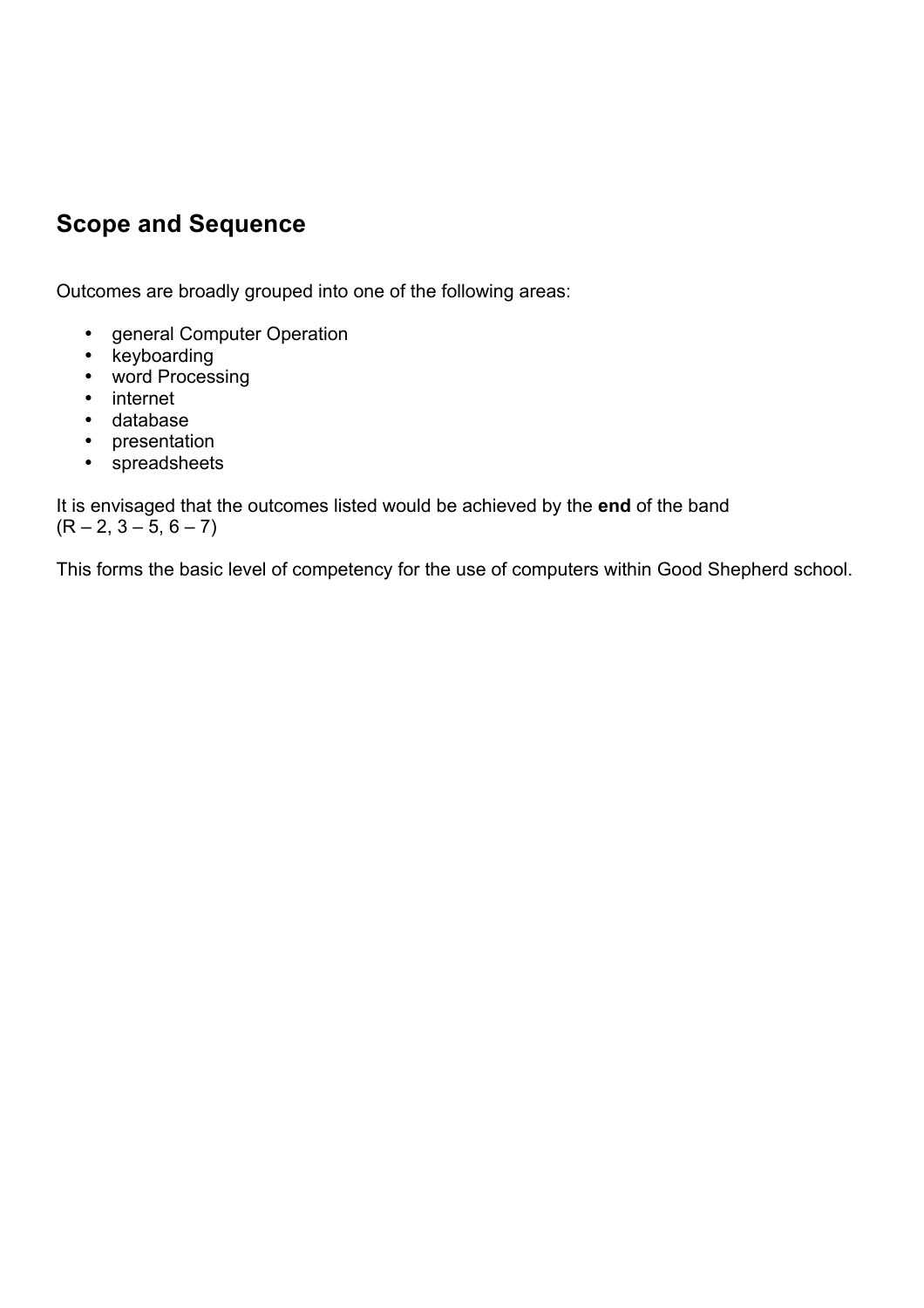## **Reception – Year 2**

#### General Computer Operation

Can operate a computer:

- identify parts of the computer
- start, restart and shutdown a computer.

Can use a mouse:

- move the mouse to a desired point on the screen
- point and click the mouse
- click and drag the mouse
- point and double-click the mouse
- open a file using the mouse
- lifts mouse and repositions it when they run out of room.

Can work on a network:

- can log on and off
- access and open programs stored on the network
- print documents to a network printer
- access, save and retrieve files from a personal space on the network.

#### Keyboarding

Can use a keyboard to type:

- uses informal typing techniques to type words
- uses informal typing techniques to type phrases
- uses informal typing techniques to type sentences
- uses Shift, Caps Lock and Arrow keys.

#### Presentation

Can add / create graphics:

- place text into a static screen
- create an image using basic graphics tools
- paste an image copied from ClipArt.

## Word Processing

Can use a keyboard and menu tools to word process:

- access and open a word processing program
- enter text
- delete text using the delete or backspace key
- use the Space Bar
- uses the Cursor and Insertion point
- uses punctuation keys
- uses Enter key
- save and Retrieve files
- highlight text
- modify the format of text (size, style, font and colour).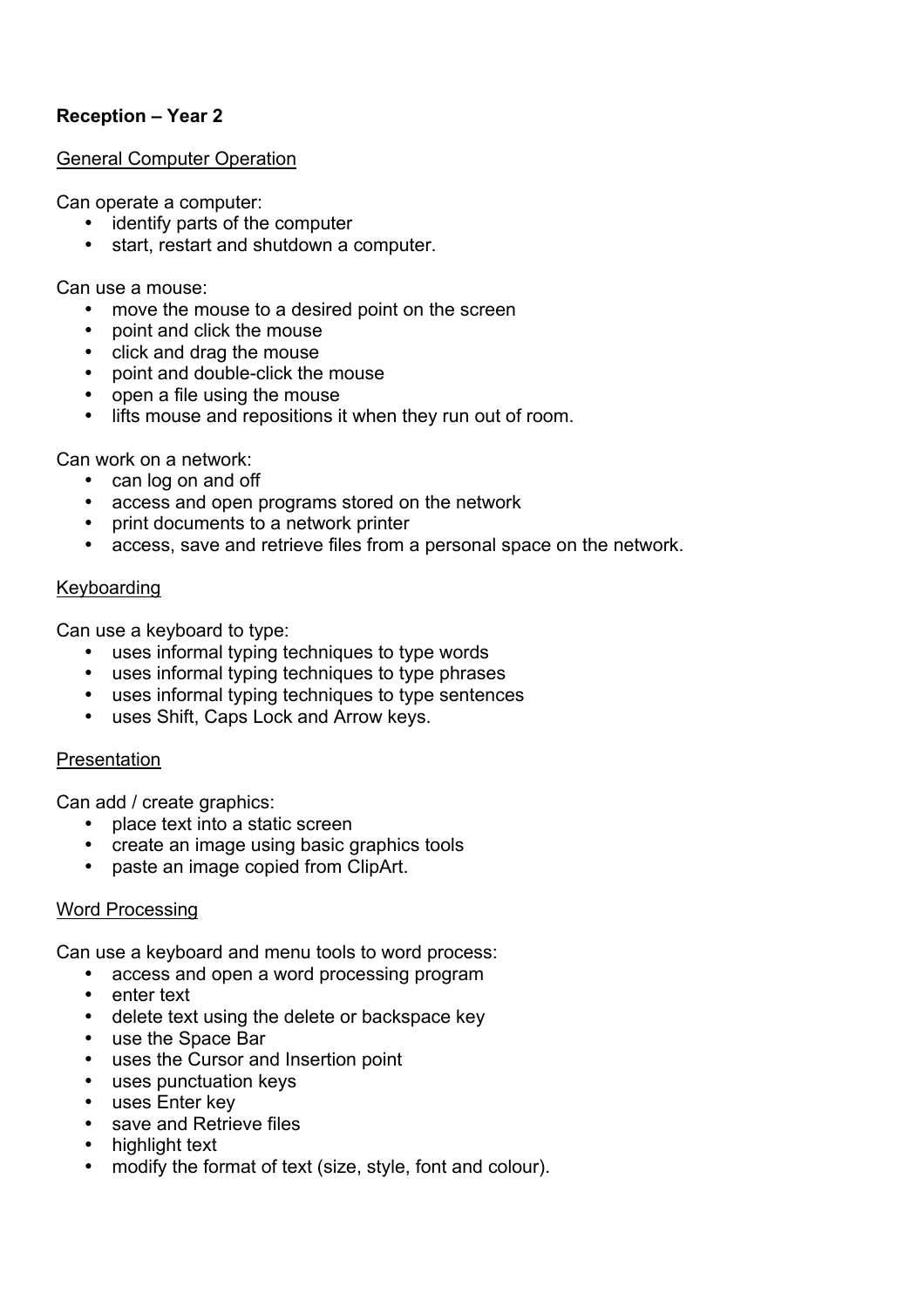## **Internet**

Uses the Internet:

- navigate simple websites
- can use given keywords to locate relevant information
- scroll up and down websites to locate information
- uses Back and Forward buttons.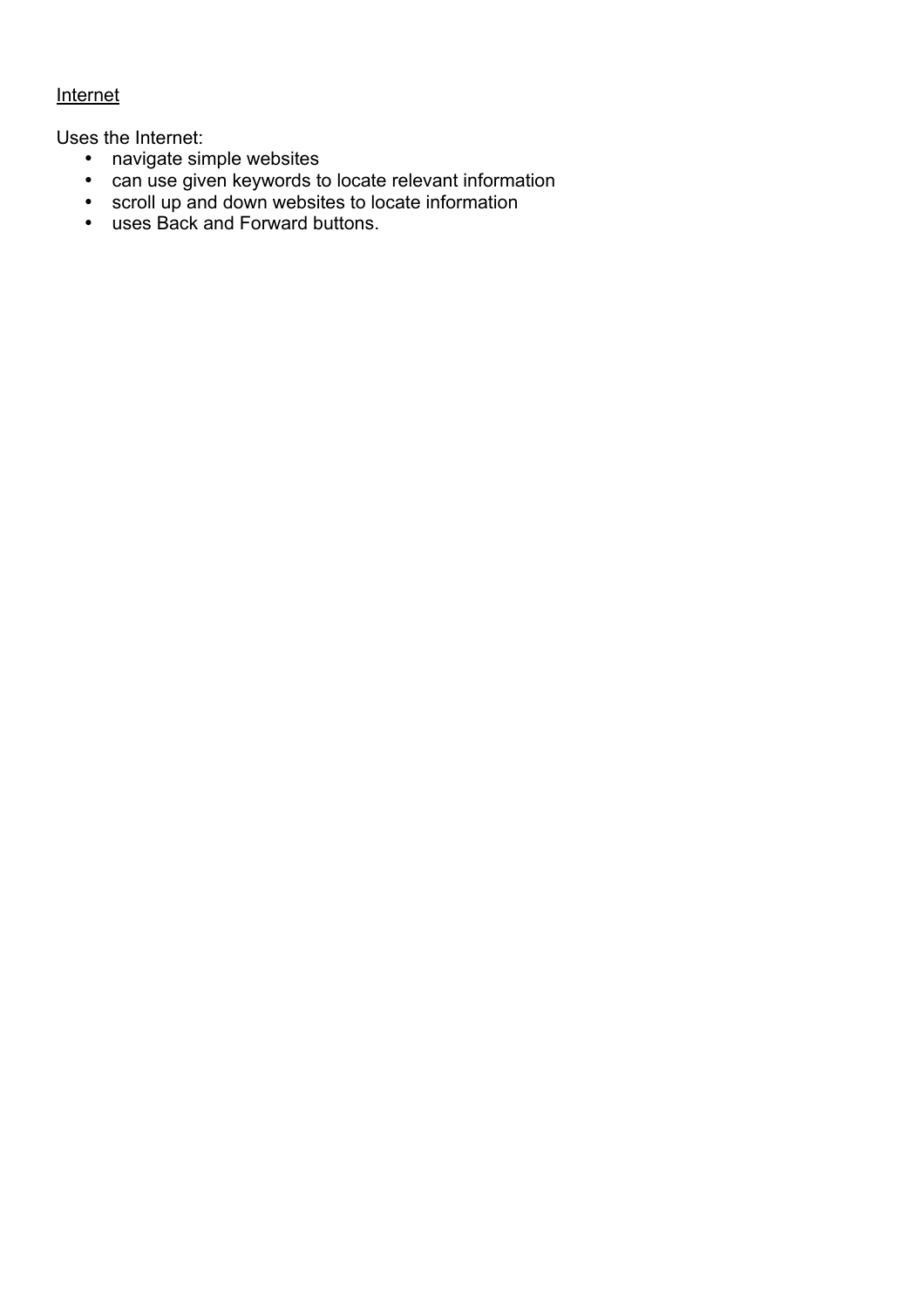## **Year 3 – Year 5**

#### General Computer Operation

Navigates menus and icons:

- identifies different icons and their function
- locate menus and submenus using the mouse
- identify active and inactive menu items
- close a file or application using the mouse.

Can navigate to network resources:

• access network resources.

Organises own work in folders:

- create a folder
- move files into folders
- change the name of a file
- change the view of a window (thumbnail, list, details etc)
- can delete files
- can delete folders.

#### Keyboarding

Uses basic keyboard shortcuts in software:

- can save a file using keyboard shortcuts
- can close a file using keyboard shortcuts
- can copy, paste and cut using keyboard shortcuts
- can use Page Up, Page Down, Home, End, Backspace and Delete keys.

Can type with some degree of speed and accuracy:

• uses basic touch typing skills and finger positions.

#### Presentation

Can make a PowerPoint presentation with multiple slides using a variety of effects to enhance presentation:

- add images from a variety of sources (photo, ClipArt etc)
- add new slides to a presentation
- apply a Layout to slides
- apply a Template to slides
- delete slides
- rearrange slides
- effectively use slide transitions.

#### Internet

Can navigate the Web to desired location:

- uses page navigation features in browsers (Back, Forward, Home, Refresh, Stop)
- records web addresses (e.g. written or saved in a word processing document).

Uses rudimentary searches for information:

• uses the Google toolbar / website.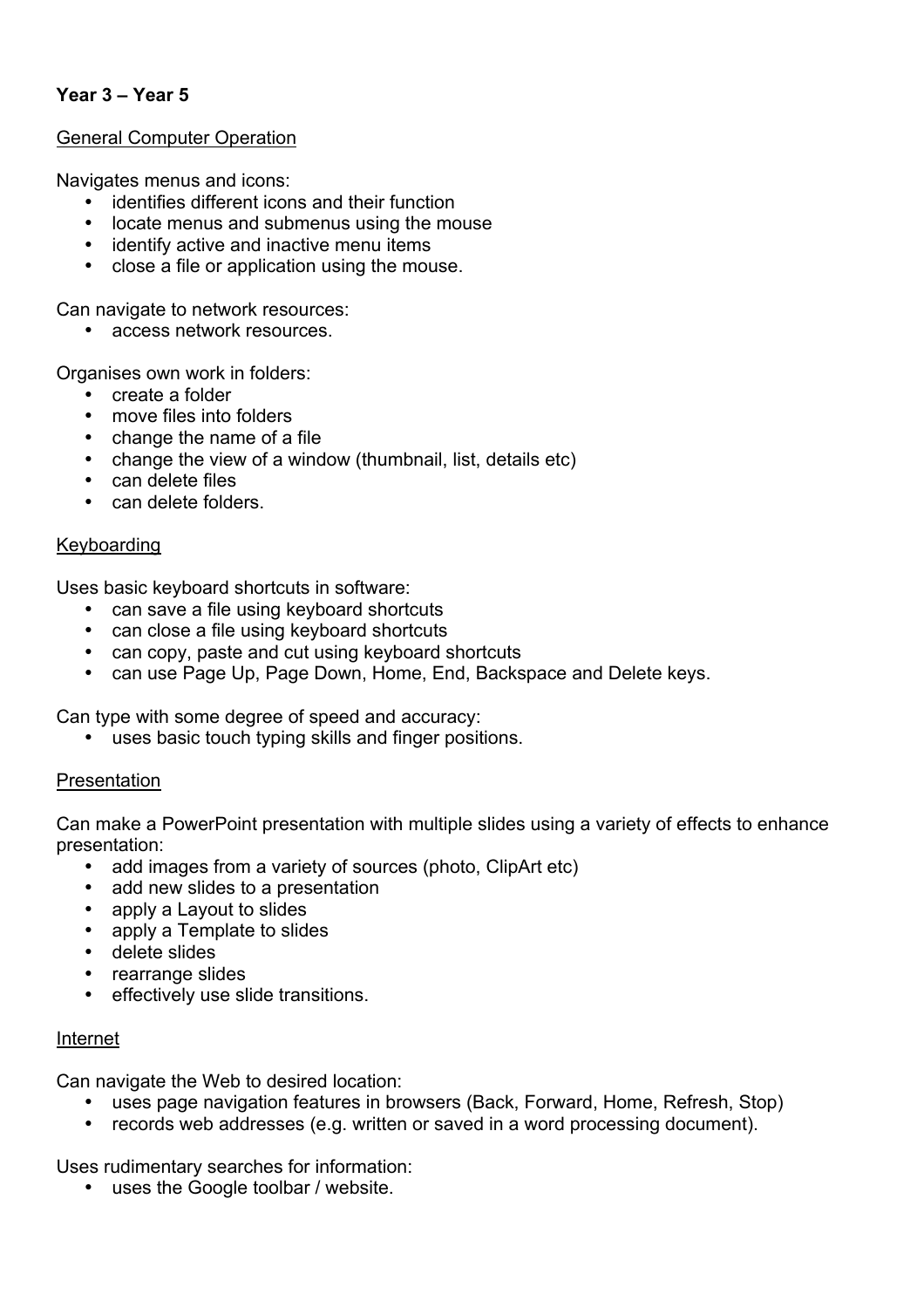#### Word Processing

Can import images into documents:

• import and position images

Can manipulate text:

- can copy, cut and paste text
- use the spellchecker, grammar checker and thesaurus.

Can use advanced skills in word processing:

- adjust the margins, justification and line spacing of a document
- creates indents and hanging indents
- uses page breaks
- copy text between two or more documents
- uses the "Save As…" feature to create a separate document.

#### **Spreadsheets**

Can make a spreadsheet:

- recognise and name parts of a spreadsheet
- opens a spreadsheet file
- move to a specific cell on a spreadsheet
- enter text or numbers into cells
- modify the size of rows or columns.

Can use data in a spreadsheet to develop a chart:

• creates a variety of charts.

#### Databases

Can use a database (Library catalog):

- recognises and names elements of a database (tables, records, information types)
- uses inbuilt searches.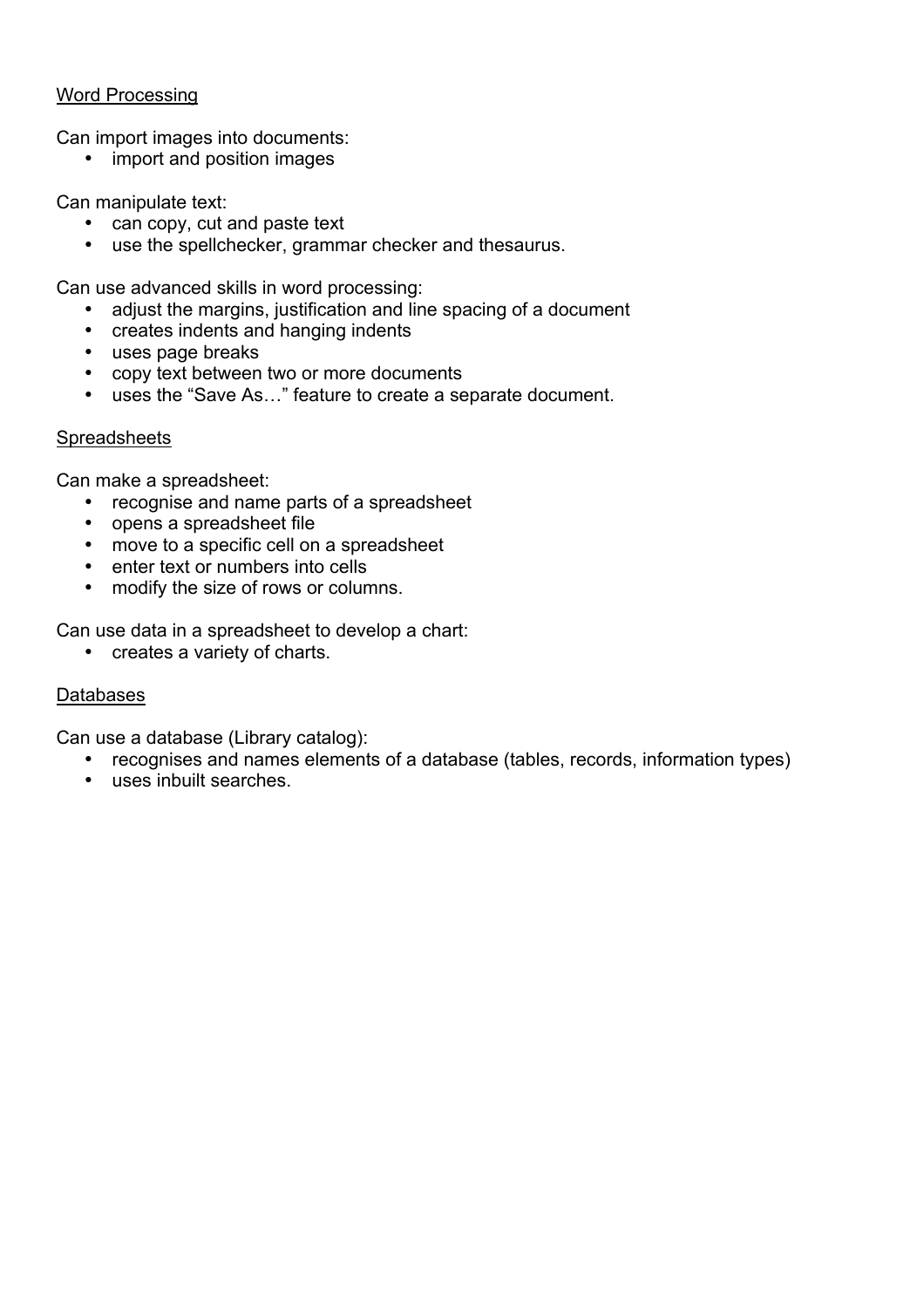## **Year 6 – Year 7**

#### General Computer Operation

Can name parts of a computer and describes in basic terms how they work:

- explains the basic operation of the computer and its peripherals
- explain what a hard drive is and how it is used
- understand the size conventions used to measure storage capacity.

Can use shortcuts:

• can create shortcuts for applications or folders on the desktop.

#### Keyboarding

Can type with speed and accuracy:

• uses touch typing techniques and skills to type.

#### Presentation

Can operate a scanner:

- can scan, capture and save an image
- can manipulate scanned image.

Can make a PowerPoint presentation including music, video and buttons with a variety of effects:

- can import music and video into PowerPoint presentation
- can insert buttons and links to activate embedded objects.

#### Word Processing

Can use advanced skills in word processing:

- uses the Find/Replace function
- insert and customize headers and footers
- uses columns and tables to organize text.

Can modify imported images – text wrapping, size, colouring:

- changes text wrapping to suit text
- modifies the colouring of images
- modifies the size of images while keeping aspect ratio
- modifies the order of elements on the page.

#### Internet

Can navigate the Web to complete tasks:

- save sites using bookmarks
- uses the "Save As…" command to save web pages for later reference
- uses advance search techniques (Boolean searches) to locate pages (e.g. **snakes – python** to search for snakes that are not pythons)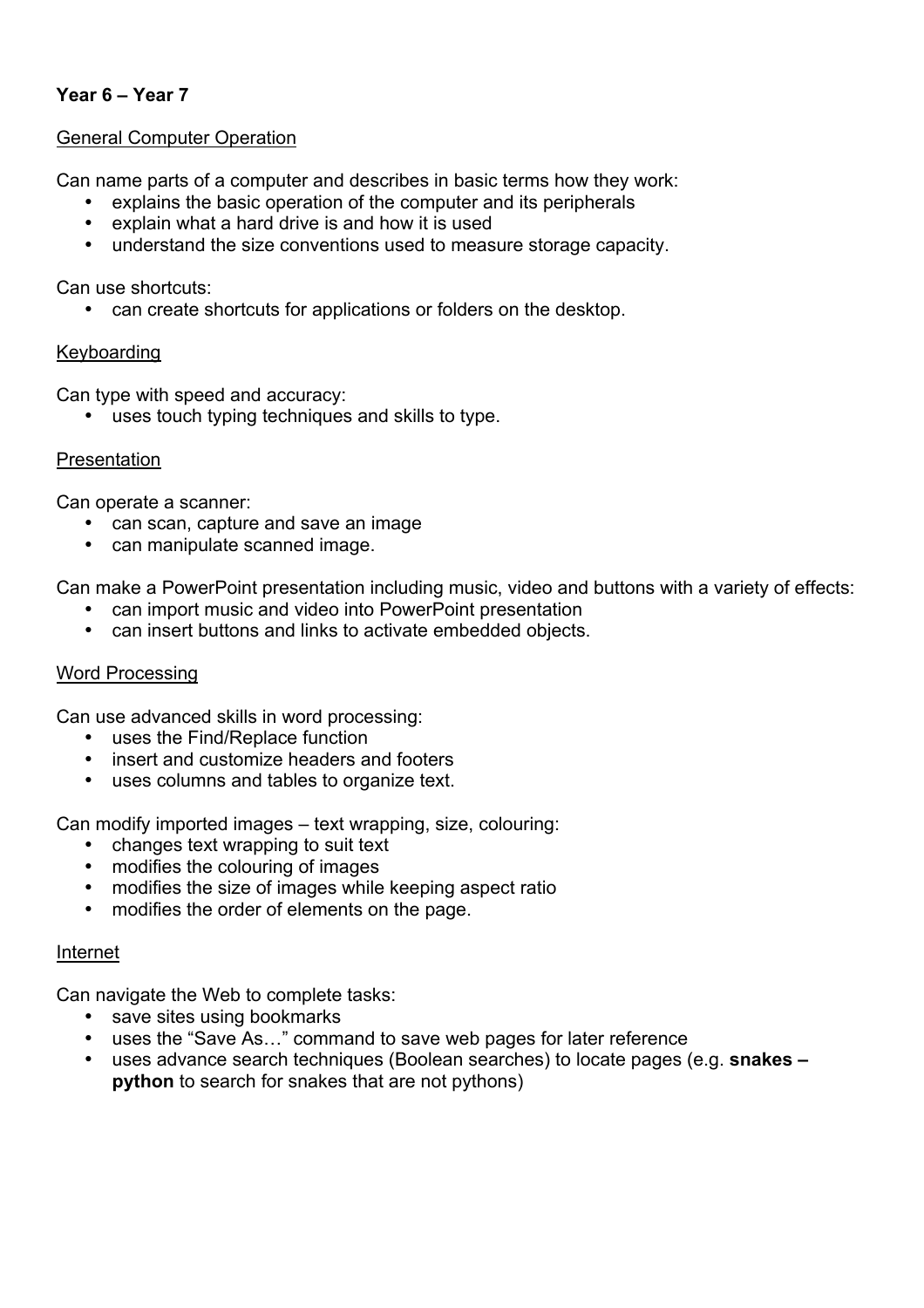Uses email:

- open up an email program
- retrieve and read an email message
- reply to an email message
- delete an email message
- organise email inbox using folders
- compose, address and send email
- forward emails
- attach files to emails
- practices safe email techniques (AV).

#### **Spreadsheets**

Can make a spreadsheet:

- modify the format of elements a cell or group of cells:
- insert and delete rows or columns
- copy and paste values between cells
- protect spreadsheets from alteration.

Can use data in a spreadsheet to develop a chart:

- modifies elements of charts
- copy and paste charts into other applications.

Can use formulae within spreadsheets

• use formulae to calculate new values.

#### Databases

Can design and implement a simple database:

- sets up tables and relationships to store information
- sets up queries to search for information
- sets up forms and reports to facilitate user interaction.

#### Presentation

Can import and edit video:

- can operate a video camera
- can import video data into appropriate software
- can edit video data, adding text and transitions
- can export video data to tape/CD/DVD.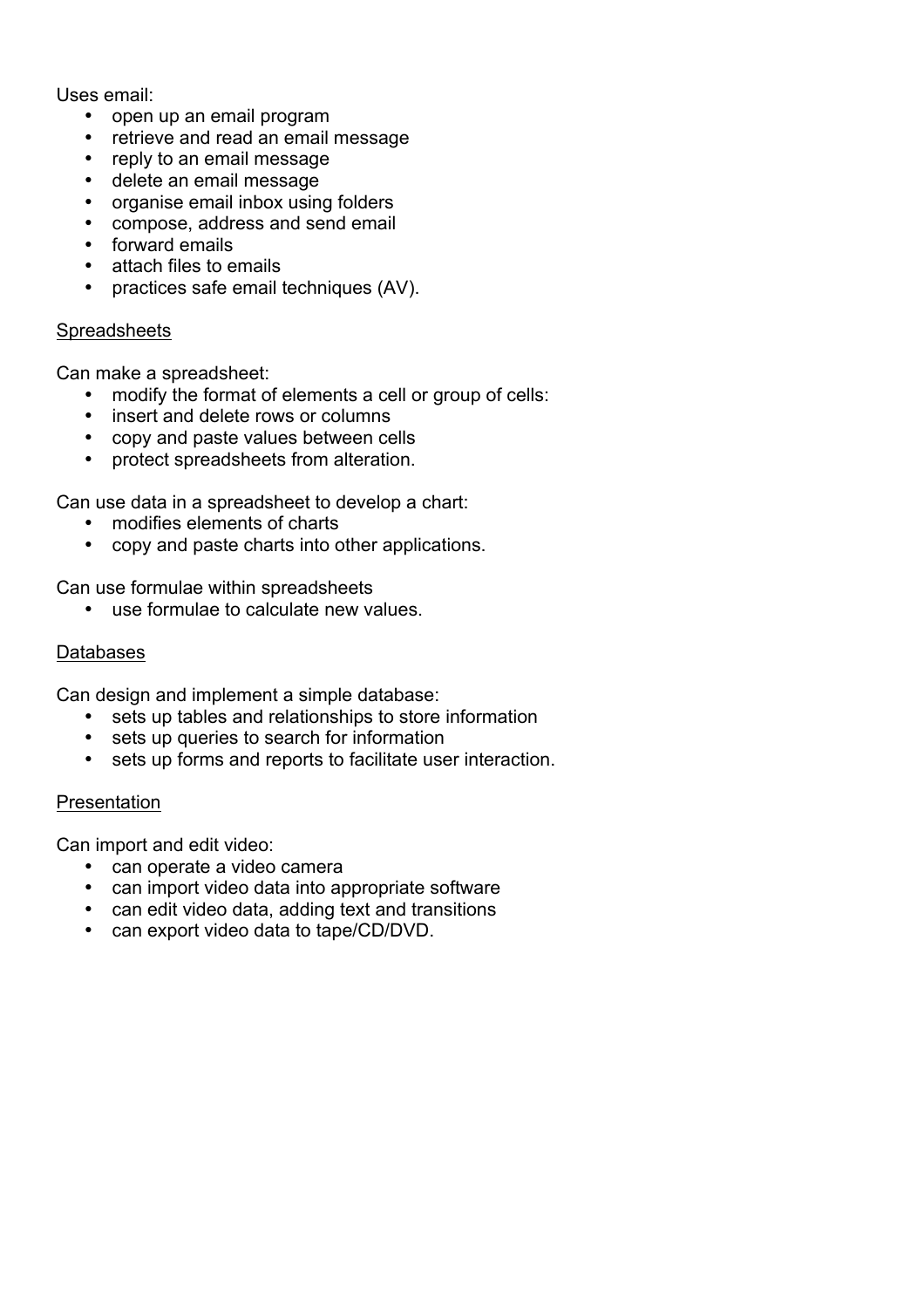## POLICY FOR USE OF INFORMATION TECHNOLOGY FACILITIES

#### **PREAMBLE**

**The School provides information technology facilities for use by the school community. These facilities are provided to assist staff members and students to conduct authorised educational and administrative pursuits.**

To assist users obtain the maximum benefit from these facilities, a range of support services is also provided.

The School depends on reliable and effective information technology facilities for its educational and administrative functions. The School expects that each user be aware of the contents of this document.

#### **POLICY**

The School will maintain procedures that provide guidance to users of its information technology facilities for acceptable behaviour, in order to promote reliability, effectiveness and respect for other users.

#### **DEFINITIONS**

#### **Information Technology**

Includes the systematic application of computing, telecommunications, media and other electronic technologies to the collection, processing, transformation, organisation, storage, transfer, and presentation of information in all its forms, in order to enhance the performance of individuals in all school activities.

#### **The School's Information Technology Facilities**

All equipment and materials, software, services, data and dedicated building space used in connection with information technology, which is owned by, leased by or used under licence to the School, or owned by, leased by or used under licence to other bodies and which is available for use through an agreement or agreements with the School; or wherever situated where access is by means of School information technology facilities

#### **User**

Any person using the information technology facilities

#### **Administrator: Information Technology Coordinator**

The person appointed by the School as having responsibility for the security and management of all or part of St. Michael's information technology facilities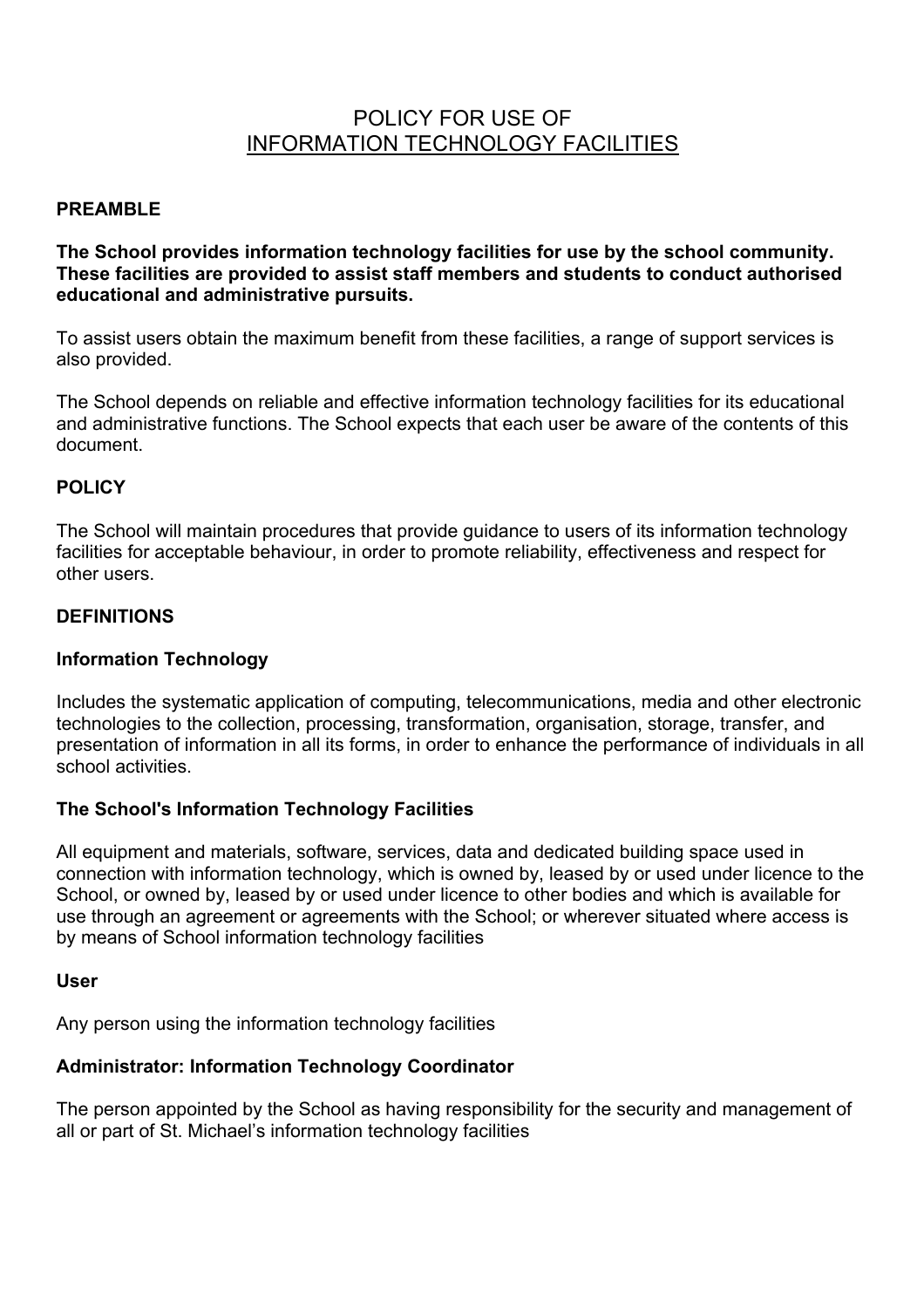## **Usage of Information Technology Facilities**

Subject to this policy, the following persons are entitled to use Good Shepherd School's Information Technology facilities:

- enrolled students
- staff members (teaching and support)
- affiliated users, determined from time to time by the Administrator/Bursar/Principal

• other users as may be provided access to certain information stored on the School's Information Technology facilities through the internet and the world wide web. Such access does not constitute permission to use Information Technology facilities in any other way or for any other purpose.

#### **Authorised work**

For a student and staff member, authorised work is work which is **lawful and is teaching, educational, research, preparation, administration, information technology support activities or other agreed school related work.**

For affiliated users, authorised work is work which is lawful and is defined by the terms of the agreement between the affiliated user and the School.

#### **DISCLAIMER**

**Good Shepherd Lutheran School accepts no responsibility for any damage or loss arising directly or indirectly from the use of any information technology facilities or for any consequential loss or damage.** The School makes no warranty, expressed or implied, regarding the information technology facilities offered or their fitness for any particular purpose.

**The School will not be responsible for the loss of any data or software stored in the Information Technology Facilities.** Although standard back-up procedures may be in operation on some Information Technology facilities, the user is responsible for the maintenance of copies of any data or software controlled by the user.

While reasonable care, consistent with good business practice, is taken, **the School does not guarantee the confidentiality of any data stored on any School information technology system or transmitted through any network.** For the purpose of managing the information technology facilities it may be necessary to monitor files and usage. **The School reserves the right to examine or copy files or data on School information technology facilities to maintain a secure, efficient and effective information technology environment and to ensure compliance with this policy.** In many cases user files will be copied to provide backup for disaster recovery, and network traffic will be sampled to ensure correct functioning of equipment.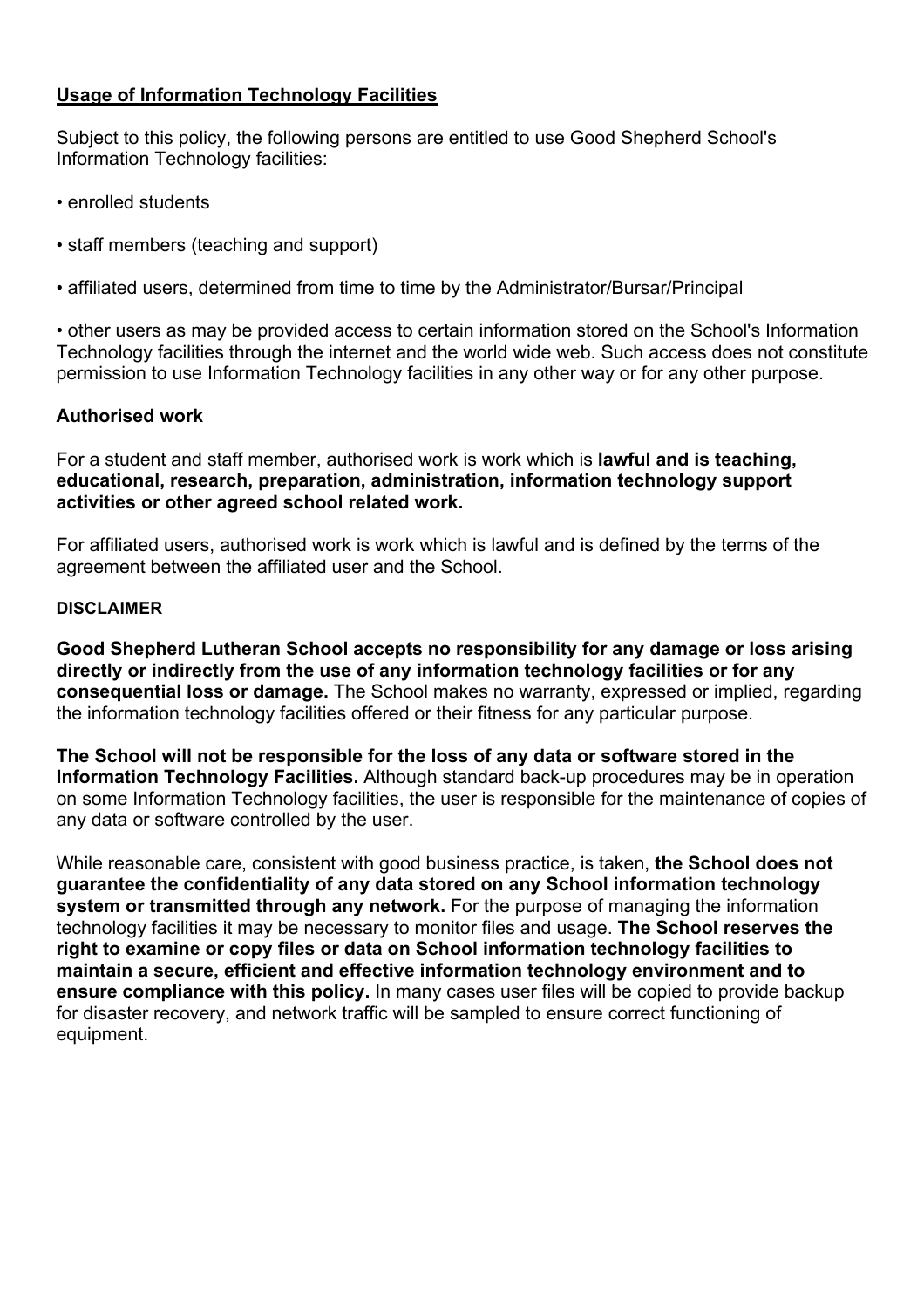#### **PROCEDURES**

#### **1. USER RESPONSIBILITIES**

Information technology facilities may be used only for authorised work.

1.1 Users of information technology facilities shall have due regard to the right of others to use information technology facilities in accordance with this policy.

Users must not behave in a manner which unduly inconveniences other people, or which causes or is likely to cause damage to the School's facilities, materials or equipment.

Users must not behave in an abusive or offensive manner or in any way, which may cause loss, injury or damage to any person.

1.4 Users must not attempt to interfere with the operation of the School's Information Technology Facilities. This includes removal of any equipment from the School without explicit permission from relevant staff members. Permission is automatically granted to remove users own printouts, files, disks, CDs and belongings.

1.5 Users must not install software on any School Information Technology hardware, unless the installation is designated as part of their authorised work.

1.6 Misuse of any networks or information technology facilities at other sites where access is by means of the School's Information Technology Facilities will be treated as misuse of Information Technology Facilities at the School.

1.7 Users may use the information technology facilities only in ways that do not breach the law or cause loss, injury or damage to other persons.

1.8 Users must not access any data in the Schools Information Technology facilities unless that data belongs to them or has been specifically and intentionally designated for public use or for the use of a group to which they belong.

1.9 Users inadvertently obtaining any data to which they are not entitled, or becoming aware of a breach of security pertaining to data from any information technology facility should immediately report this to the Administrator.

1 .10 Users must not under any circumstance, in messages or otherwise, represent themselves as someone else, fictional or real, without providing their real identity or username.

1.11 Users must not engage in inappropriate or harassing email. Email content that does not meet the school's standards (as listed in this document) must not be used or included in any emails. If a user receives inappropriate email it must be deleted immediately and reported to the administrator. The information technology facilities provided by the school are for educational purposes. The sending or receiving of inappropriate material via email may incur a consequence if a breach of this policy exists.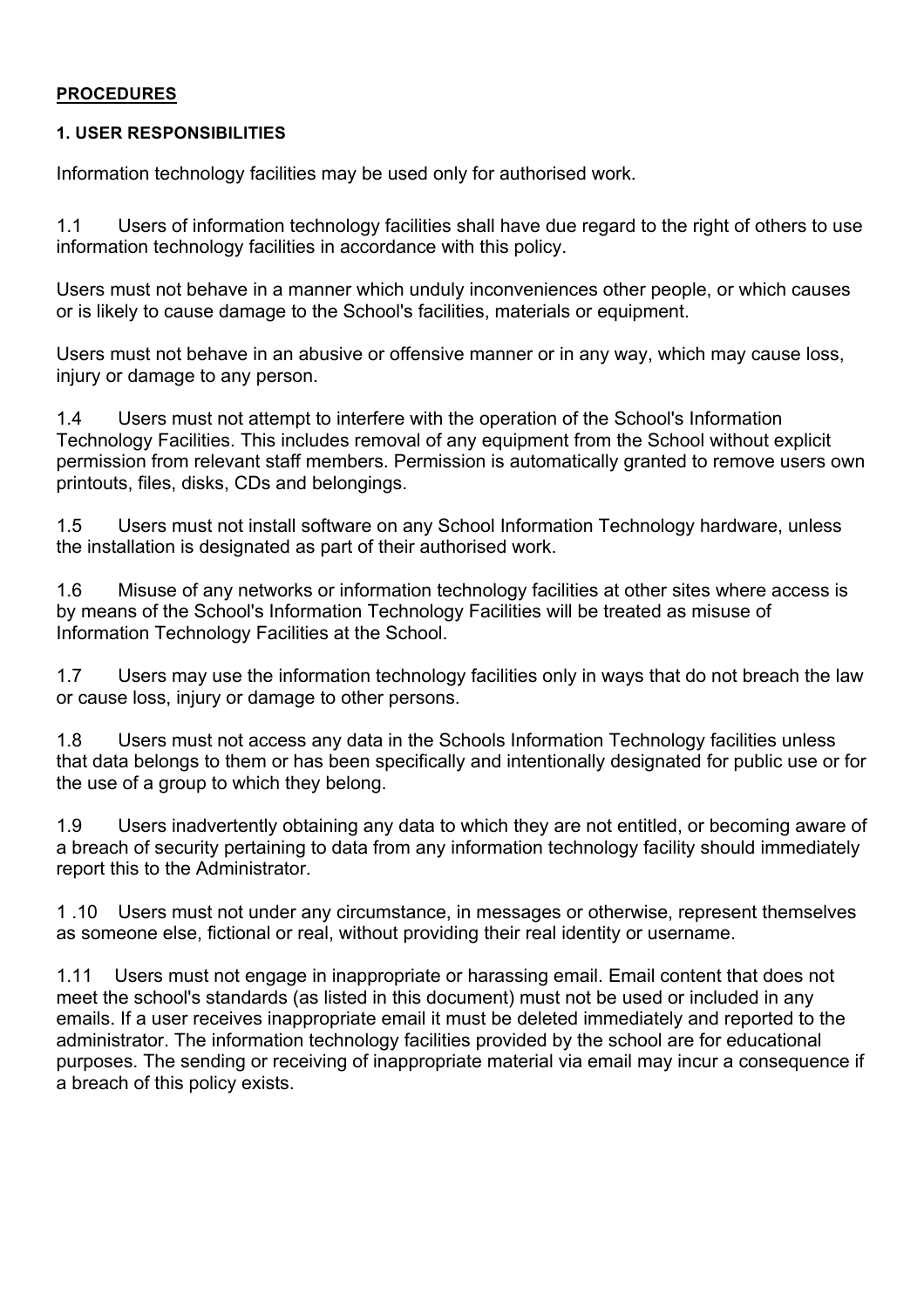Inappropriate 'on-line' activities that may result in breach of this policy include:

- sexually harassing, racist or other discriminatory communications (either between staff at the school or to third parties outside of the school)
- defamatory email
- breaches of third party intellectual property rights due to the downloading of copyrighted material from the Internet and
- possession of prohibited pornographic or offensive material if the school's computer system has been used to download, store or exchange such material.

## **2. COPYRIGHT AND SOFTWARE LICENSING**

- 2.1 Users must not use the School's Information Technology facilities to infringe the copyright of any person. Users must be aware of the law of copyright as it affects Information Technology software. Software must not be copied except with the express permission of the copyright owner.
- 2.2 Users may not make use of or copy any Information Technology software contrary to the provisions of any agreement entered into by the School in order to obtain that software. The onus is on users to consult with relevant school staff to clarify the permitted terms of use if they wish to use any software for purposes other than those for which the school has a licence.
- 2.3 Hard disk copies of software used in a multi-access or network environment to allow simultaneous access by more than one user can be provided only if specifically permitted in the contract or software licence, or if a copy of the software has been purchased for every simultaneous user of the hard disk copy.
- 2.4 Software used on the School's Information Technology facilities may be subject to the Copyright Act, 1968 (Commonwealth) and therefore usage may be subject to conditions.
- 2.4.1 Staff of the school are personally responsible for complying with the Copyright Act relating to the use of Information Technology software and to the terms and conditions of the particular contract or software licence relating to each item of leased or purchased software.

2.4.2 The Copyright Act makes specific provision for the making of a backup copy of either the original or an adaptation of an information technology program. This reproduction can be made only for the purpose of being used in the event that the original copy is lost, destroyed or rendered unusable. Such a backup copy cannot be made from an infringing copy of the software or where the copyright owner has given express directions to the contrary.

2.4.3 Other than for authorised backup copying, the reproduction of Information Technology software constitutes a breach of the Copyright Act and may result in legal action against the offender.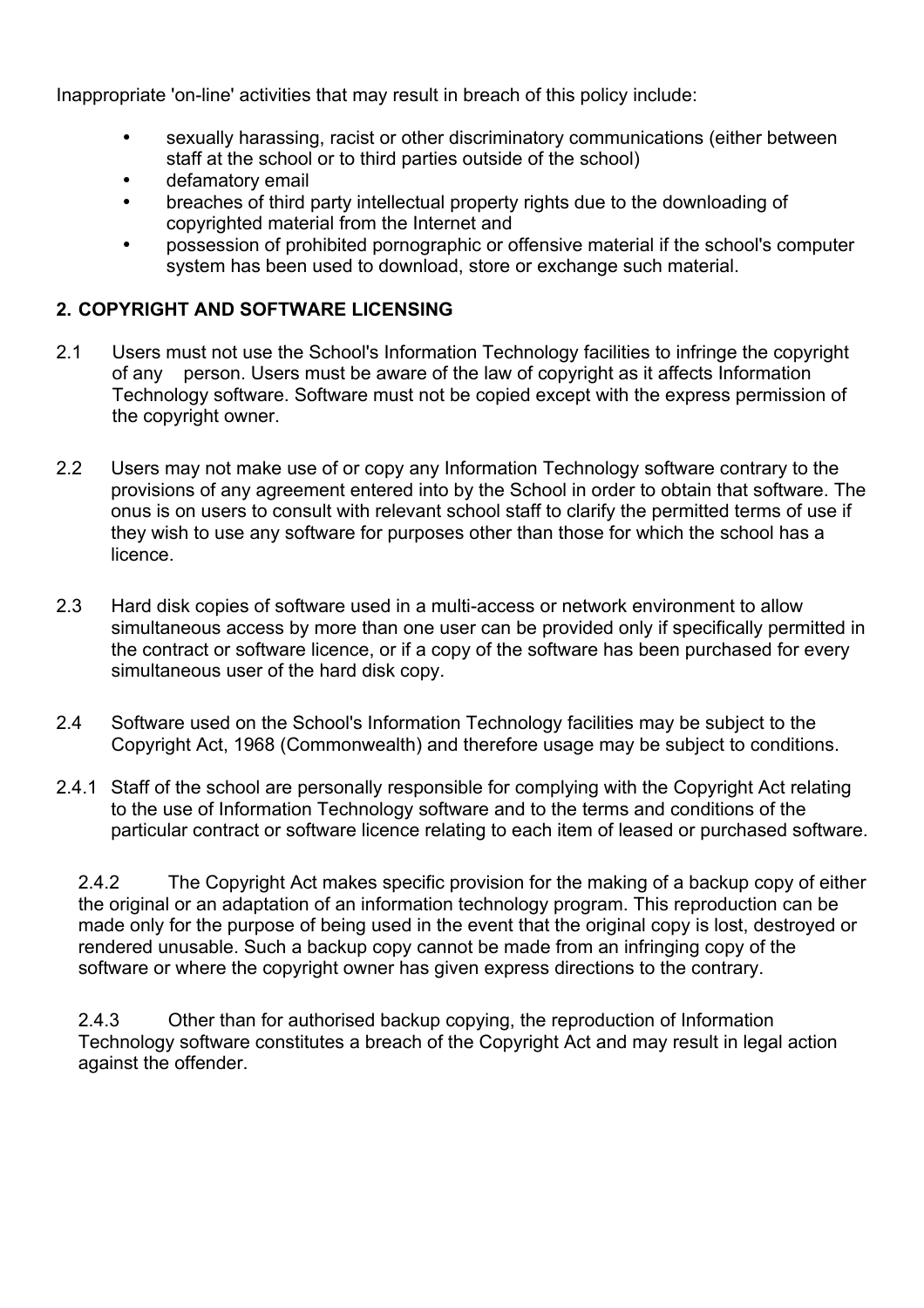## **3. CONSEQUENCES OF MIS-USE**

#### **3.1 Alleged Breach**

Where an alleged breach of this policy has been brought to the attention of the Administrator, the Administrator must:

- a) act to prevent any continuation of the alleged breach of this policy pending investigation
- b) advise the person of this policy and require the person to discontinue immediately the alleged breach
- c) promptly notify other relevant authorities, including the Principal of the School.

#### **3.2 Investigation**

The Principal, or other appropriate senior staff member of the school will conduct an investigation of the alleged breach;

If, as a result of the investigation, it is concluded that no breach of this policy has occurred, no further action will be taken against the person, and no record of the investigation will be placed in that person's file

If, as a result of the investigation the principal concludes that a breach of this policy has occurred, then appropriate steps may be taken by the principal in relation to the staff member concerned, including placing a formal warning in writing upon the staff members personnel file and withdrawal of permission to use the school's information technology facilities.

#### **3.3 Persistent breach**

If a staff member, then this will be considered a serious misconduct and the Principal will be entitled to act upon the matter as a serious performance issue.

I have read the above policy and understand the guidelines and implications of use for the Good Shepherd Lutheran School Information and Communication facilities.

| Signature: | Date: |
|------------|-------|
|------------|-------|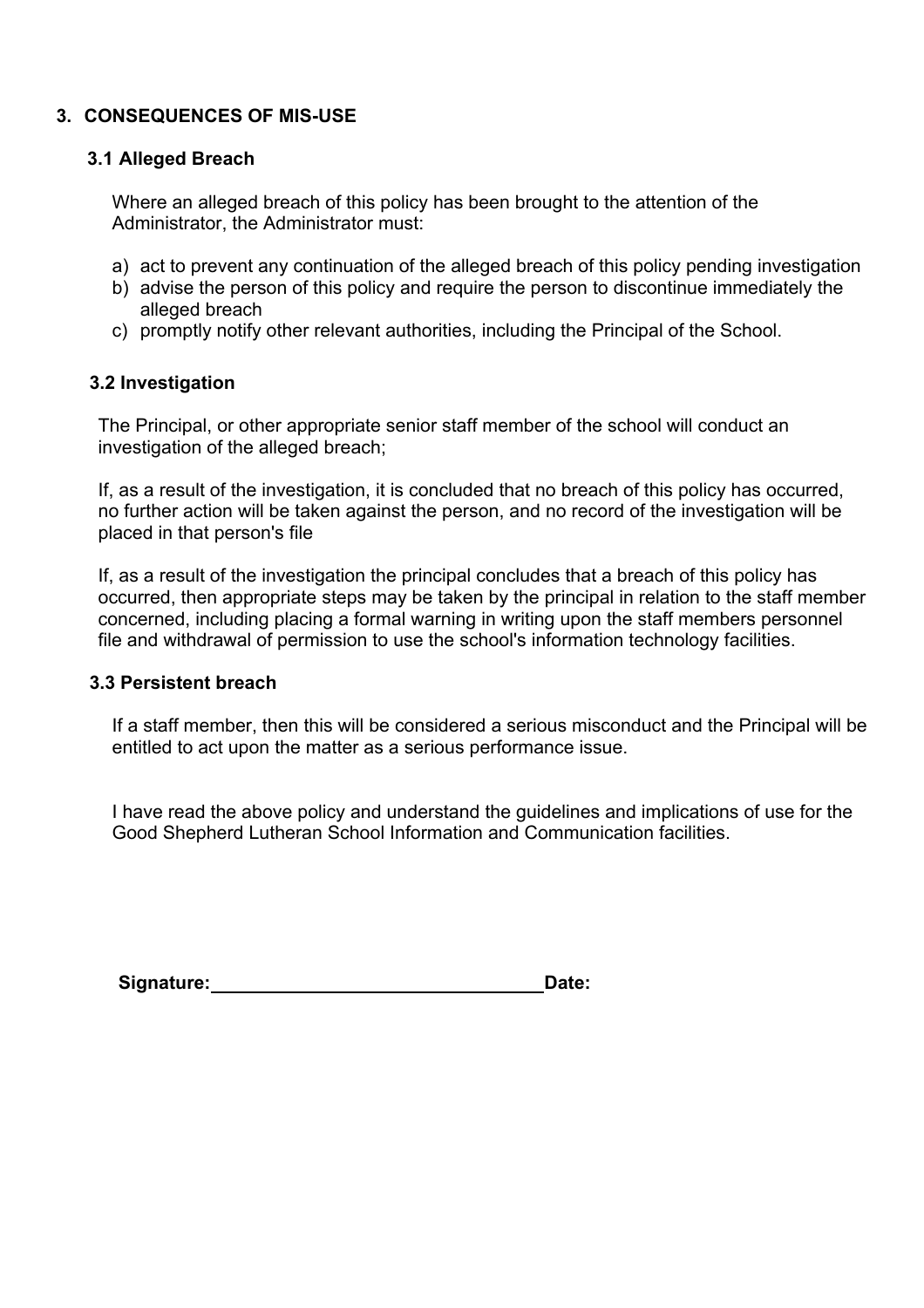

## **Good Shepherd Lutheran School Internet User Policy**

New communication and information technologies are shifting the ways that information may be accessed, communicated, and transferred. Those changes may also alter instruction and student learning. St. Michael's Lutheran Primary School offers students access to the Internet through our internal network.

Along with global communications comes the availability of materials that may not be considered appropriate in the classroom. However on a global network it is impossible to control all materials. Ultimately, the students are responsible for compliance with the established standards when using media and informational resources.

## **Rules and Responsibilities**

**Students** are responsible for good behaviour on computer networks just as they are in the classroom. Communications on the network are often public in nature. General rules for behaviour and communications apply.

The internet is provided for students to communicate and conduct research with others in relation to **school based activities.** Access to network services is given to students who agree to act in a considerate and responsible manner. Access is a privilege, not a right. Therefore based upon the acceptable use guidelines outlined in this document, the Principal, the ICT Coordinator and/or teachers will deem what are inappropriate: email uses, internet locations, and use of school resources. Their decisions are final. The principal will **instruct the ICT Coordinator to deny, revoke, or suspend specific** student user accounts.

Individual users of the internet are responsible for their use of the network. The use of the facilities must be in support of education and research and must be consistent with academic expectations of Good Shepherd Lutheran School.

Transmission of any material in violation of Australian or state regulations including copyrighted, threatening, or obscene materials is prohibited.